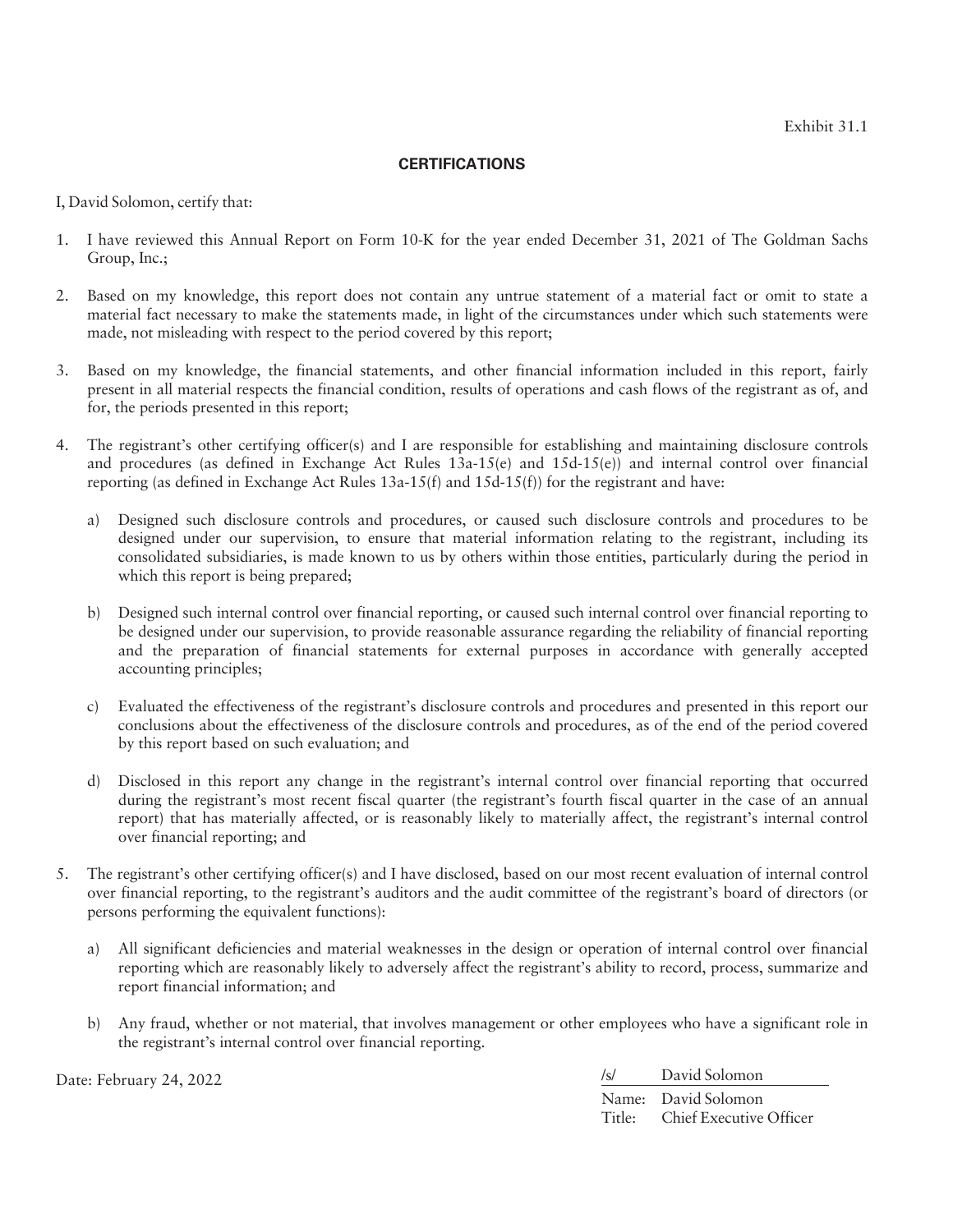## **CERTIFICATIONS**

I, Denis P. Coleman III, certify that:

- 1. I have reviewed this Annual Report on Form 10-K for the year ended December 31, 2021 of The Goldman Sachs Group, Inc.;
- 2. Based on my knowledge, this report does not contain any untrue statement of a material fact or omit to state a material fact necessary to make the statements made, in light of the circumstances under which such statements were made, not misleading with respect to the period covered by this report;
- 3. Based on my knowledge, the financial statements, and other financial information included in this report, fairly present in all material respects the financial condition, results of operations and cash flows of the registrant as of, and for, the periods presented in this report;
- 4. The registrant's other certifying officer(s) and I are responsible for establishing and maintaining disclosure controls and procedures (as defined in Exchange Act Rules 13a-15(e) and 15d-15(e)) and internal control over financial reporting (as defined in Exchange Act Rules 13a-15(f) and 15d-15(f)) for the registrant and have:
	- a) Designed such disclosure controls and procedures, or caused such disclosure controls and procedures to be designed under our supervision, to ensure that material information relating to the registrant, including its consolidated subsidiaries, is made known to us by others within those entities, particularly during the period in which this report is being prepared;
	- b) Designed such internal control over financial reporting, or caused such internal control over financial reporting to be designed under our supervision, to provide reasonable assurance regarding the reliability of financial reporting and the preparation of financial statements for external purposes in accordance with generally accepted accounting principles;
	- c) Evaluated the effectiveness of the registrant's disclosure controls and procedures and presented in this report our conclusions about the effectiveness of the disclosure controls and procedures, as of the end of the period covered by this report based on such evaluation; and
	- d) Disclosed in this report any change in the registrant's internal control over financial reporting that occurred during the registrant's most recent fiscal quarter (the registrant's fourth fiscal quarter in the case of an annual report) that has materially affected, or is reasonably likely to materially affect, the registrant's internal control over financial reporting; and
- 5. The registrant's other certifying officer(s) and I have disclosed, based on our most recent evaluation of internal control over financial reporting, to the registrant's auditors and the audit committee of the registrant's board of directors (or persons performing the equivalent functions):
	- a) All significant deficiencies and material weaknesses in the design or operation of internal control over financial reporting which are reasonably likely to adversely affect the registrant's ability to record, process, summarize and report financial information; and
	- b) Any fraud, whether or not material, that involves management or other employees who have a significant role in the registrant's internal control over financial reporting.

Date: February 24, 2022

/s/ Denis P. Coleman III Name: Denis P. Coleman III Title: Chief Financial Officer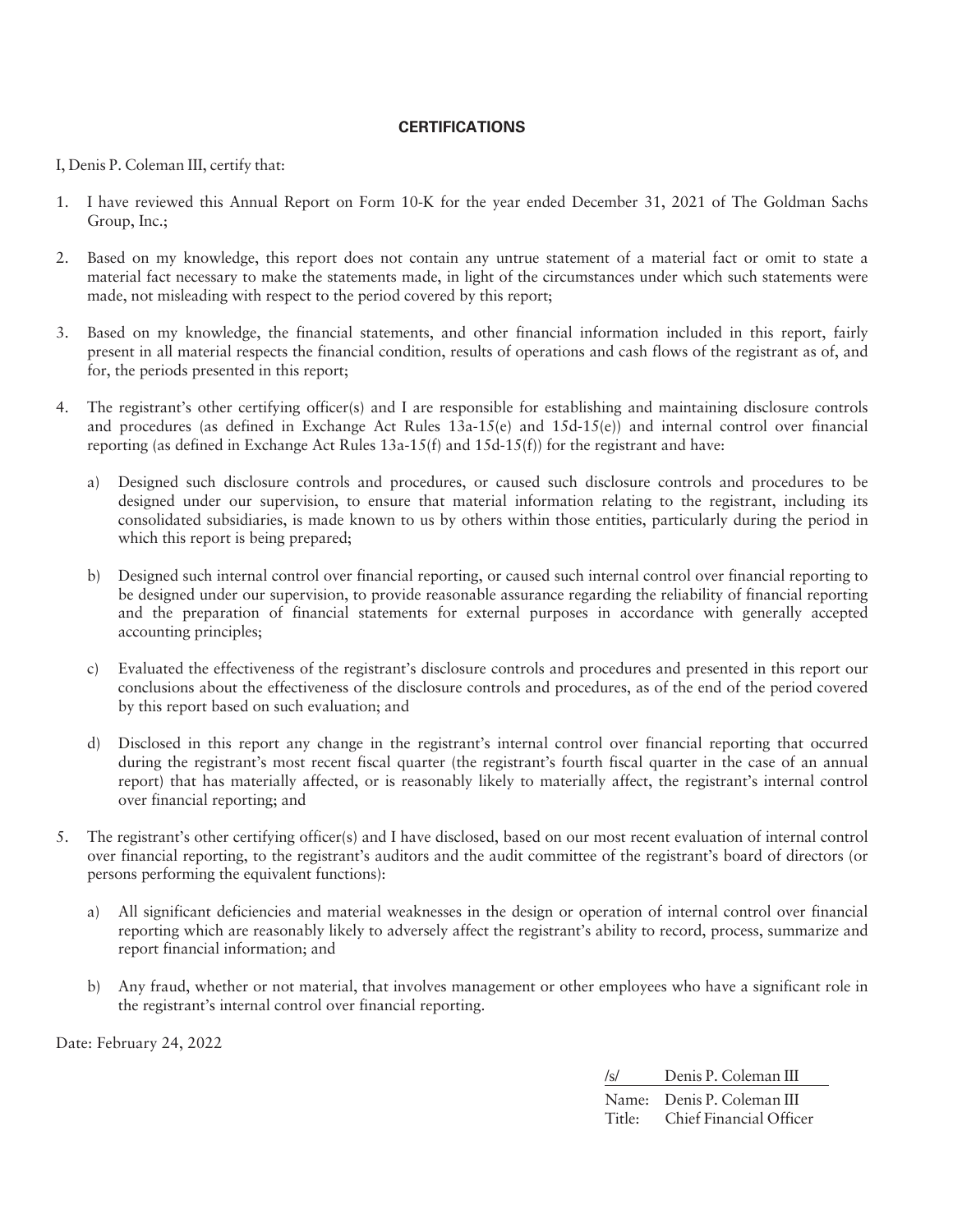Exhibit 32.1

## **CERTIFICATION**

Pursuant to 18 U.S.C. § 1350, the undersigned officer of The Goldman Sachs Group, Inc. (the Company) hereby certifies that the Company's Annual Report on Form 10-K for the year ended December 31, 2021 (the Report) fully complies with the requirements of Section 13(a) or 15(d), as applicable, of the Securities Exchange Act of 1934 and that the information contained in the Report fairly presents, in all material respects, the financial condition and results of operations of the Company.

Dated: February 24, 2022 /s/ David Solomon

Name: David Solomon<br>Title: Chief Executive Chief Executive Officer

The foregoing certification is being furnished solely pursuant to 18 U.S.C. § 1350 and is not being filed as part of the Report or as a separate disclosure document.